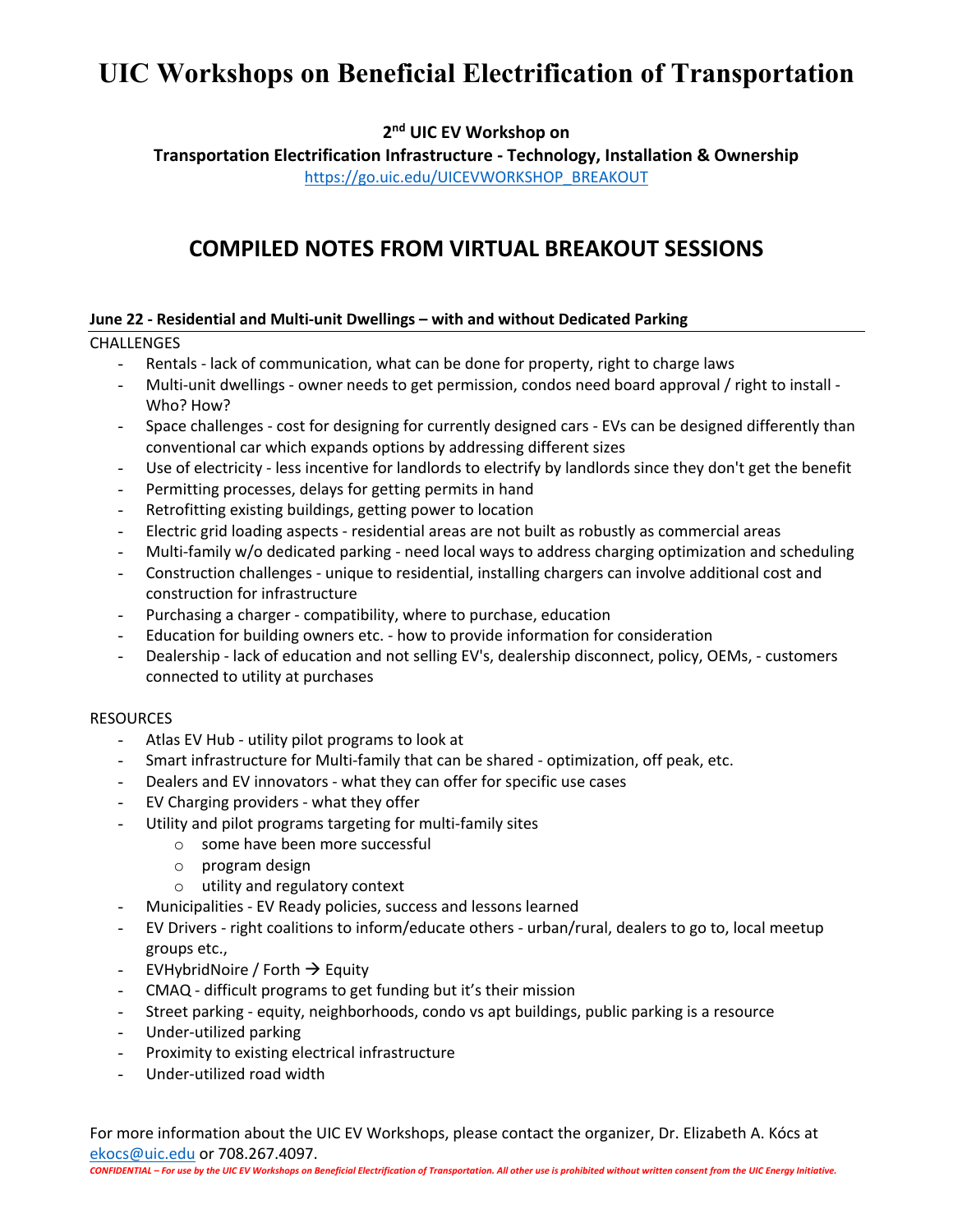#### **OPPORTUNITIES**

- Congestion, pollution and collision mitigation encourage updates to building codes EV Ready
- Educate auto dealers to promote EV to customers, link to utilities and charging providers, to help customers optimize charging infrastructure Essential worker, physical distance
- Electric utilities charging infrastructure to be deployed, utility incentives, managing load at grid level and multifamily sites
- Public streets and parking Installation of dedicated charging not always possible DC fast may be better
- Ensuring public transit and ride share charging
- Private streets, parking, and parking Infrastructure
	- o optimization for usage
	- o peer to peer system EV owners
- Use of renewable energy (solar on roofs ) for Individuals and companies multi ways to power the cars
- More people know the better auto dealers, customer education, property owner education
- Availability of EVs
- Policy CEJA influence policy to carve out well-structured plan
	- o policy and policy formation
	- o stakeholder perspectives
- Public private partnerships collaborations, incentives. discounts, to help facilitate charging deployment and education
- Technology dedicated chargers per space may not be ideal robots that come to car to charge
- EV range and price concerns marketing that addresses this as sometimes chargers are not needed since most use overnight charging

### SYNERIGES & PATHWAYS

- Different modalities, sizes of EVs
- Laying out opportunities for EV owners etc.
- Outlining of utility pilot programs for IL
	- o Look at the topic in the subset and identify consistencies
	- o Most cost effective utility pilots finding ways to replicate the projects
	- o Designing pilots for multifamily most challenging needs more attention
	- o Georgia case study EV sales, equity lessons learned not just cost, if goal is deployment access stronger utility role is better
		- o SDGE pilot program --> equity
		- o SCE --> make ready had minimal uptake
	- o Cost for customers to charge etc. , simplify billing
	- o Synergy of e-mobility people and goods PPP
	- o Utilities can be leaders
- What is the role of the state itself?
	- o Statewide information campaign policy CEJA, ZEV state mandate to sell X number of EVs
	- o Trickle down impact of ZEV --> Minnesota
	- o Credits, economic reasons-> missed opportunity is innovation Education, incentives, EV Sales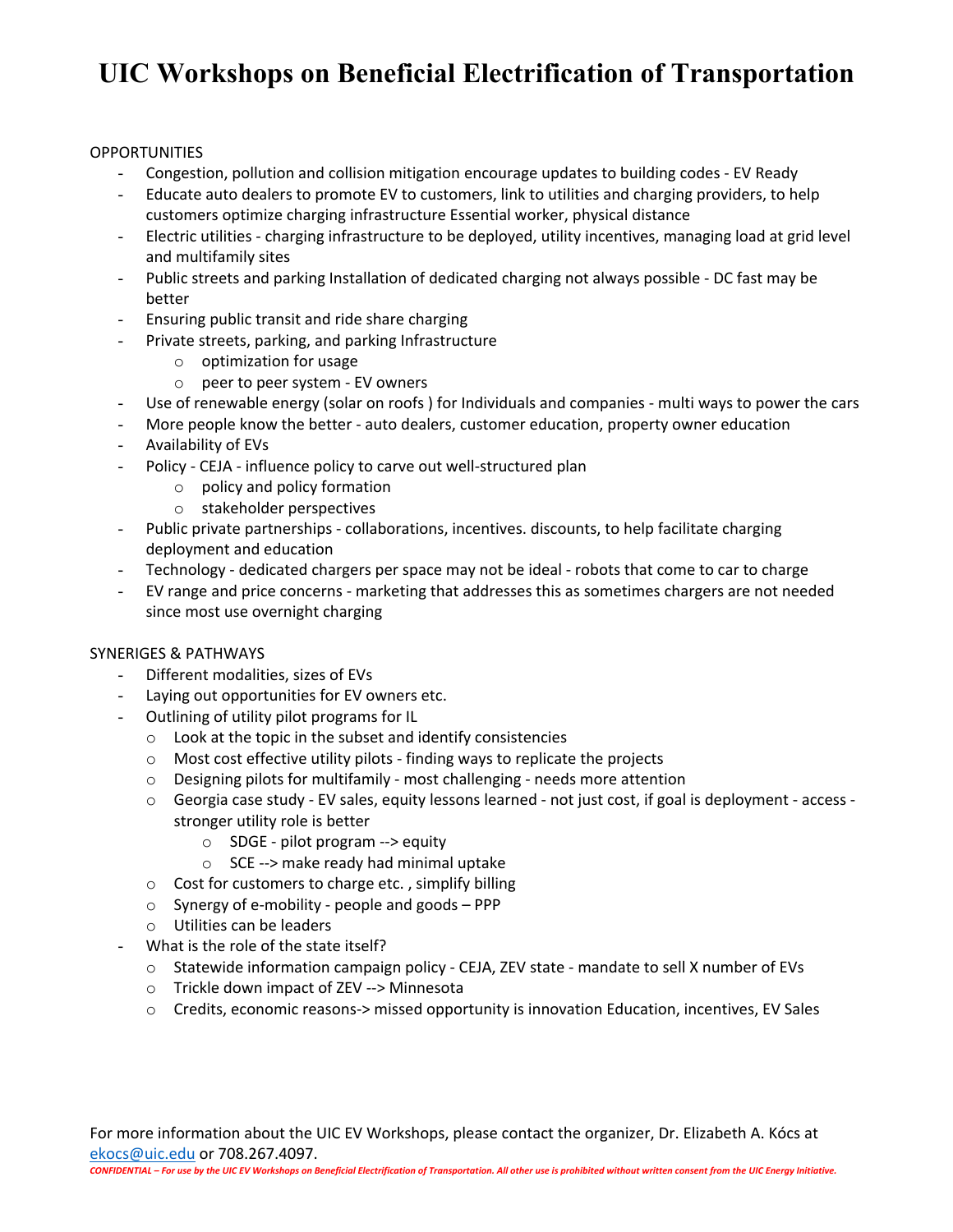### **STAKEHOLDERS**

- essential worker, business owner utilities, charging provider, auto dealers, communities, EV owners

### EQUITY

- Engage community - equity, location, context, input/feedback everyone's interest to move quickly to facilitate transformation

### **CONSENSUS**

- a variety of approaches should be utilized
- a variety of charging and network providers should be utilized
- territory wide varies / utility engagement may vary depending on task & location
- Engage community equity, location, context, input/feedback

### **June 23- Workplace, Community and Destination Charging**

### **CHALLENGES**

- Community struggle planning is not there
- not used as frequently as thought infrastructure is not always available
- Capacity upgrades may be needed permit considerations
- Scheduling/coordinating availability cost recovery
- Sharing
- Distribution of chargers
- Payment
- Workplace
	- o Installation costs vary widely, need to help customers understand
	- o Campus settings
- Destination
	- o Justification & utilization rates
	- o Greenwashing
	- o Rate structure, demand charges

### **RESOURCES**

- Customers/Rate payers & Utilities have greatest benefit from EV adoption
- CA deployed pilot projects on community, workplace, destination
- Public policy Atlas EV Hub great resource
- Databases on public charging stations Proshare, Charge up
- 24 charging operators in US some are real time
- NREL, Plugshare
- Privately owned L2 charging stations by homeowners
- Community resource condo bldgs. L2 shared
- L2 rebates from utilities
- Sharing privately owned infrastructure
- Leveraging sharing economy -
- Local environmental groups to identify locations in communities
- Availability of real time information sharing across vendors
- Access to information

For more information about the UIC EV Workshops, please contact the organizer, Dr. Elizabeth A. Kócs at ekocs@uic.edu or 708.267.4097.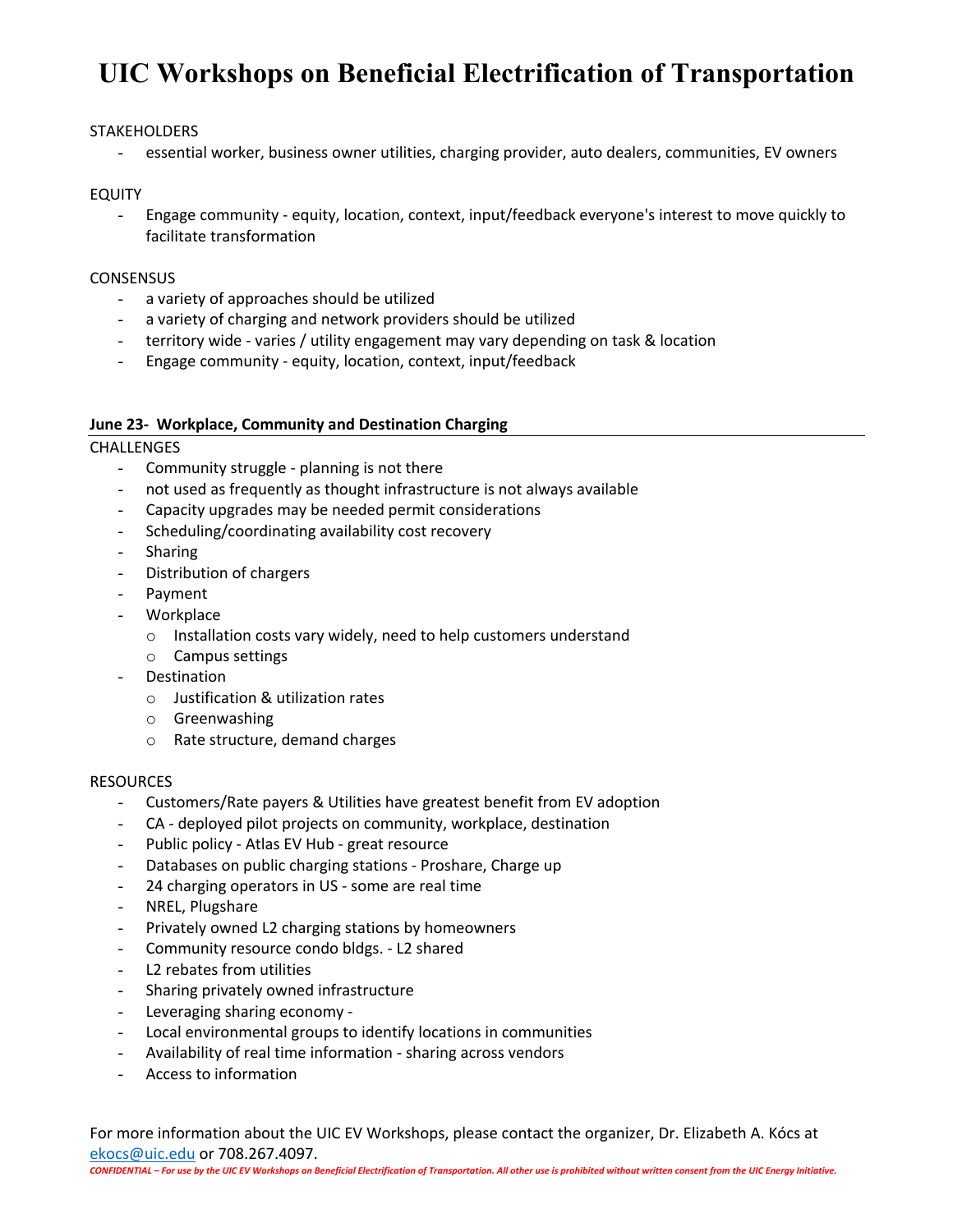- Streamlining permitting / installation process
- CA permitting guidebook

### OPPORTUNITIES

- Scheduling / Real time
- Leverage privately owned
- Smart technology --> L2 residential to collect data for future applications
- Locations to leverage greater usage
- Unlock future opportunities
- Encourage EVs and EV Charging
	- o helps keep rates low in the future
- EV Readiness Ordinance
	- o need state level policies to support EV adoption
	- o municipal ordinances too
- Placing charging stations near other mobility options
	- o options for alternates
	- o unlock future opportunities

### SYNERGIES AND PATHWAYS

- Co-location of charging stations
- PPP municipalities TIF funds spur econ growth
- PPP collaborations Consumer education & awareness
- EV charging, TOU rates, community charging --> tie to energy assessments
- How budget & funds can best support across programs

### **STAKEHOLDERS**

- utilities
- dealers, municipalities, consumers
- job growth EE, EV, contractor, etc.

#### **June 24- Public DC fast charging Infrastructure for specific use cases, i.e., TNCs, corridors, long-distance CHALLENGES**

- 300 ports in 85 locations in IL in Feb 2020
	- o 64% were Tesla supercharges
	- o Tesla and everyone else obstacle for non-Tesla drivers
- Cost
	- o complexity and not compatible
	- $\circ$  optimal location / maximize impact RE: air quality
	- o Rate design, demand charges, low utilization sites
	- o Utilization rates are very low ( data shows) revenue doesn't cover costs
	- o Need subsidies to cover costs
	- o Economics not there infrastructure is not always the highest cost
	- o Managing load, dynamically, in a fast charging context
	- o Alleviate range anxiety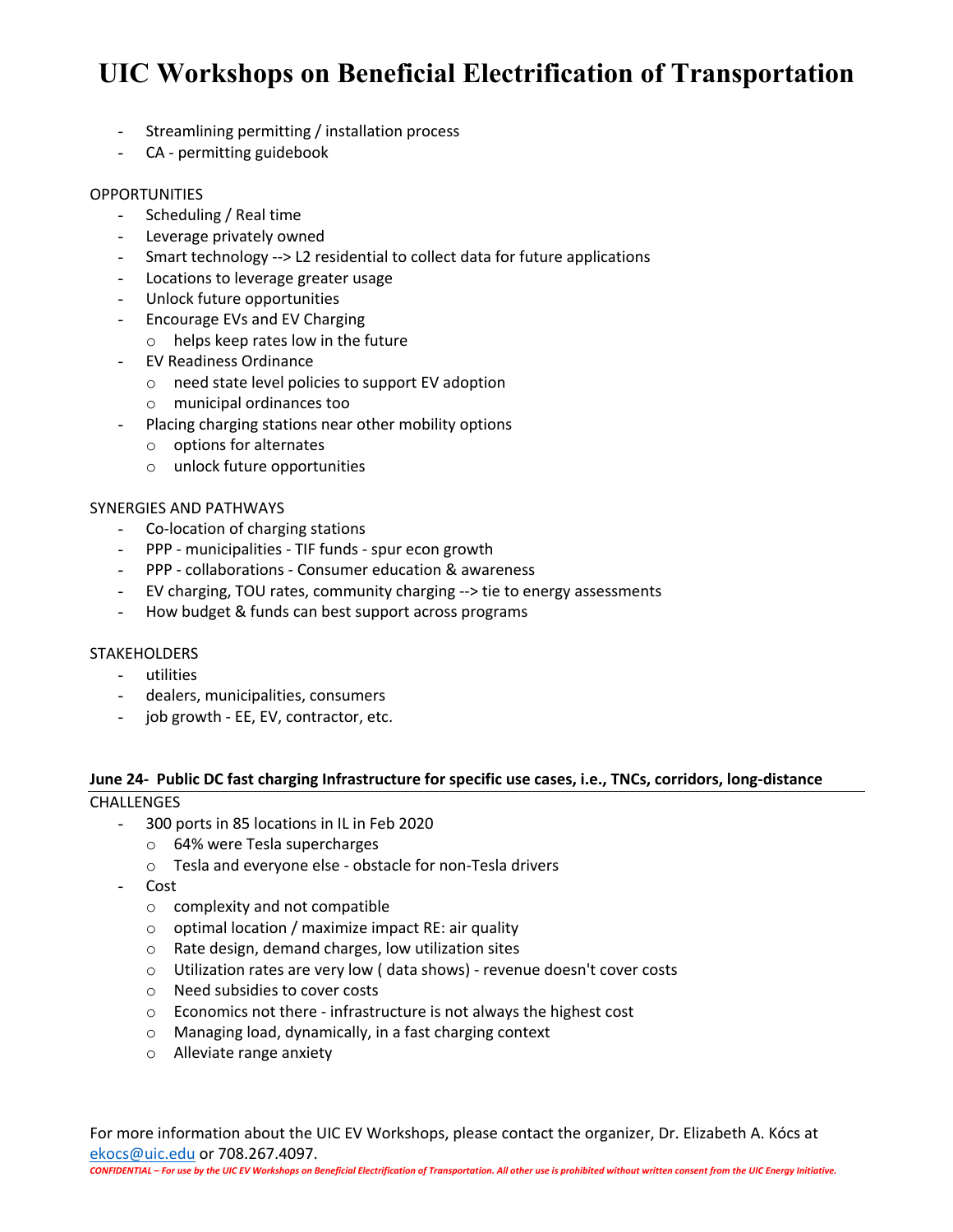- Climate
	- o Winters and summers impact
	- o Trade off study
		- Location vs utilization, charging type, etc.
		- Complex trade off study to analyze location
	- o Stakeholders not working together needs to be developed
- Load
	- o Future dynamic pricing to nudge behaviors drivers are sensitive to price!!
	- $\circ$  Regardless of type of vehicles customers can be very responsive to dynamic pricing
	- o Customer experience at L2 more likely
	- o Making sure to reach communities that have seen disinvestment
	- o Customer experience is important to consider beyond prices
- **Technology** 
	- o how to best leverage Inclusion of RE with public charging stations

### **RESOURCES**

- FUNDS
	- o VW settlements, capital bill
	- o Public Policies
		- o ZEV mandates -favorable bylaws, ordinances
- **Utilities** 
	- o How they can be leveraged
	- o Different approaches
	- o Work with EV charging providers
	- o Induced effects on EV adoption
	- o Benefits for rate payers, utilities, etc.
	- o Collaborative approach Make Ready
	- o Competitive approach
	- o Capacity maps
- Companies' statement on climate
	- o Drive changes
	- o Electricity fleets
- Auto Manufactures
	- o Rivian
- Organizations
	- o CMAP, Others
	- o Work with municipalities, others
- Challenge for utilities or cities to understand DC Fast chargers to plan networks and define policies b/c many charging operators

### OPPORTUNITIES

- Reduce range anxiety through EV adoption
- Model availability, consumer education/awareness
- Utilities
	- o EVs are new type of load and customer engagement
	- o Leverage this new relationship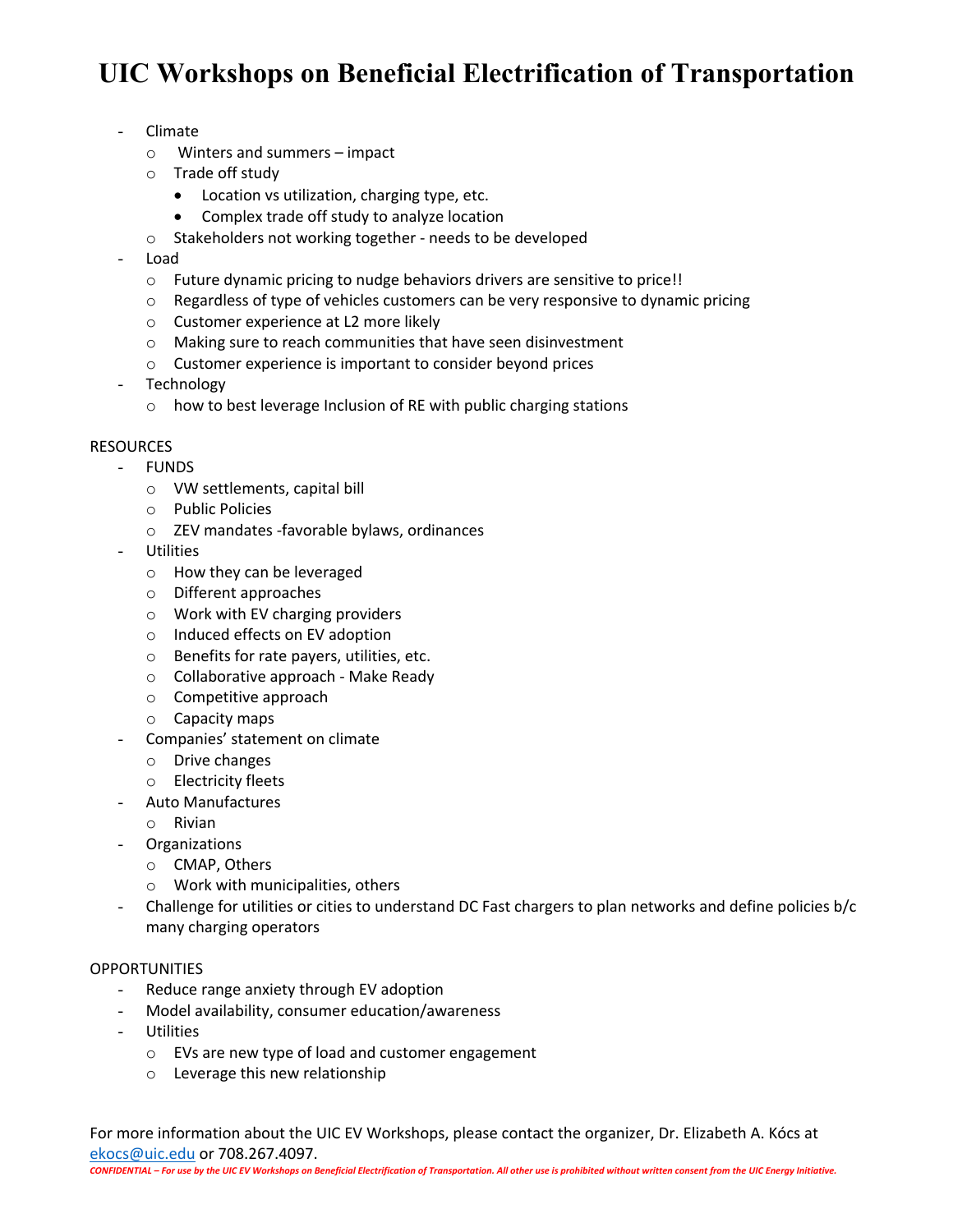- o Also, for auto manufacturers relationship with drivers
- o Convenience stores, other compatible business model opportunities
- Develop maps of identify EV charging station location to maximize impact to communities utilizing expertise across area - university, labs, etc.
- Policy & Regulatory Conversations
	- o Availability in rural areas
	- o Provides frameworks to encourage deployment of DC Fast charging
- TNCs use cases are more favorable for DC fast charging & equity considerations
	- o Software for data and managing loads
- TNC target for EVs

### SYNERGIES AND PATHWAYS

- ZEV MANDATE
- Utilities- cost benefits impact for IL
- V2G utilities & regulatory future aspects approval for certain types
- Creation EV charge stations increases EV adoption
- Links together, doesn't matter where to start
- Public health collaboration across public and private sectors
- Cooperation between local govts and private sector
- PPP
- Partnerships utilities / all need to be a part of the effort
- Utility filing multiple pathways
- Public health location of charging infrastructure impact on community
- Equitable, air quality
- Enabling legislation that sets environmental goals to achieve electrification
- System capacity maps reach out to utilities and leverage and build relationship

### FURTHER THOUGHTS

- Legislation addressing need to move forward
- Coordination among locations, geographies, investors, etc.
- Regional planning organization / broader coalition
- Mid Continent TE Collaborative

### **June 25 - Medium and heavy duty vehicles**

### **CHALLENGES**

- Timing infrastructure & vehicles
- Coordinating build out of EV infrastructure to meet needs of customers
- Under representation of this use case
- Availability of EV charging / lack of availability
- Lack of charging for trucks in convention centers
- Cost of installation and charging
- Load that these vehicles require
- Need to plan and design appropriate charging
	- o full wholistic planning
	- o facility constraints distribution capacity

For more information about the UIC EV Workshops, please contact the organizer, Dr. Elizabeth A. Kócs at ekocs@uic.edu or 708.267.4097.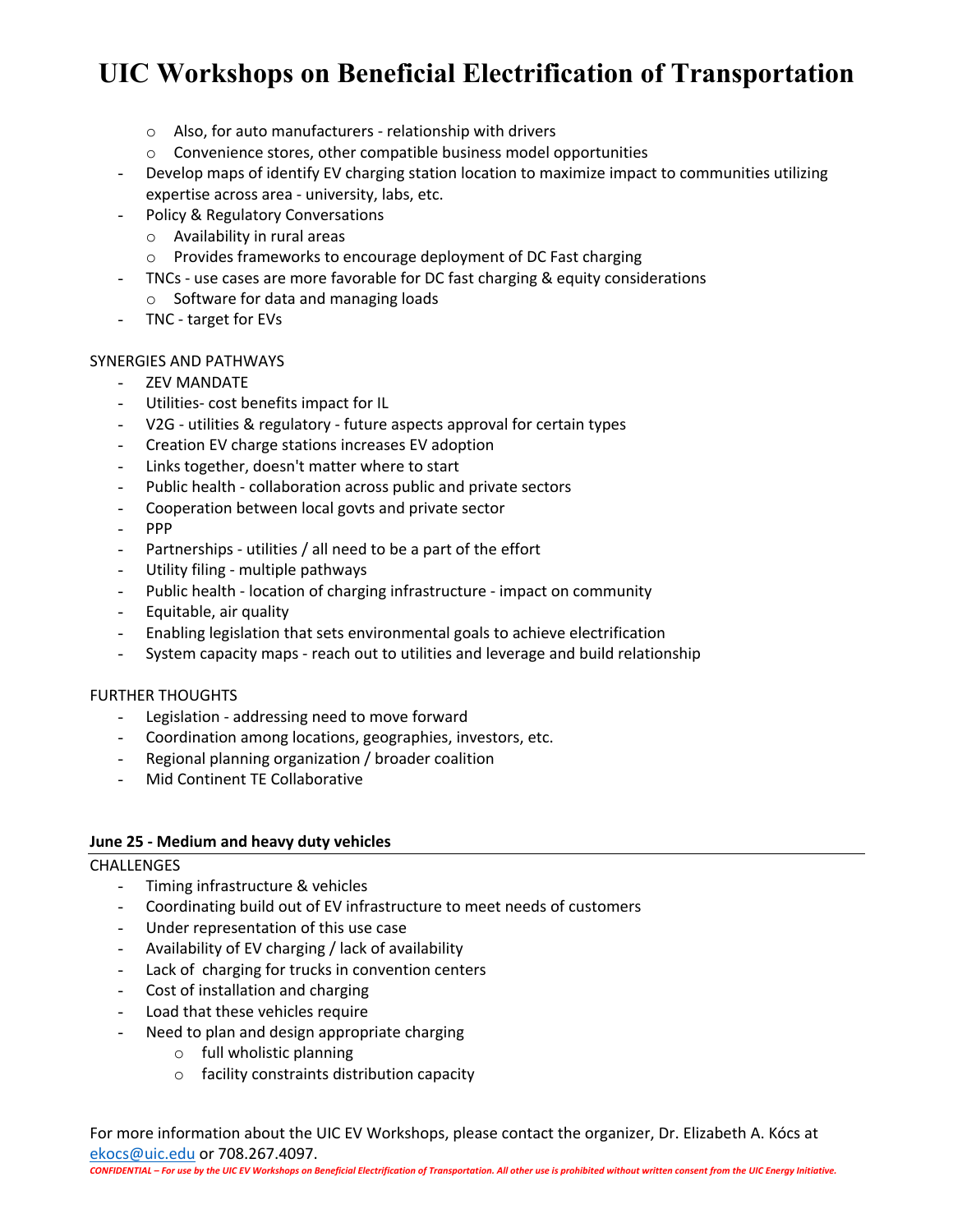- Rate design mitigating high demand charges
	- o economic barriers of underutilization --> rate design needed
- Mix of public & private
	- o Who pays for it?
- Not good coordination or knowledge on what is needed for infrastructure Second phase of installation is more challenging than first phase
- Flow of vehicles in lots for charging purposes no lots in some cases
- Interoperability of plugs non compatible plugs

### **RESOURCES**

- \$7OM in state capital bill
- Grants from pending legislation rebates for school bus fleets, transit buses
- Medium is different from heavy duty  $\rightarrow$  look at each study for tech details
- VW settlement funds
- NACFE has resources
	- o EEI, APTA
	- o HOR, CALSTART clean corridor initiative
		- 11 utilities sponsored this I-5 corridor study
	- o U Windsor Carbon Free corridor Chicago to Montreal
	- o Midwest corridor study GPI study on corridor charging
- Electric Midwest Utilities corridor potential, also filings & cost recovery, load planning
- Leverage learning from first movers large commercial orgs, transit agencies

#### **OPPORTUNITIES**

- Grid modernization dockets
- Legislation pending to drive market forward, copying CA electric truck plans
- CARB
- Local and municipal incentives
- Economic development (Rivian) supply chain, software engineering, etc.
- Medium duty vehicles have lower cost of ownership than ICE
- Leveraging private EV charging networks, EVGo
- Leverage utility filings to get cost recovery
- Incentives are helpful
- Reduce air pollution in disproportionately impacted communities, diesel trucks
- Local air quality benefits
- CTA Navy Pier depot, school buses impact comfort levels
- Navistar similar opportunity
- Rivian opportunity
- Amazon (100k), UPS (10k arrival EVs), others too
- Beneficial impact on consumers for beneficial TE
- Rate payers, large opportunity
- Clean Cities organization --> education / clean trucks program
- Rate Design opportunity to impact cost of charging
- Leverage software to manage charging
- Real time opportunity for fleet owner and utility to combine managed charging software with load to reduce cost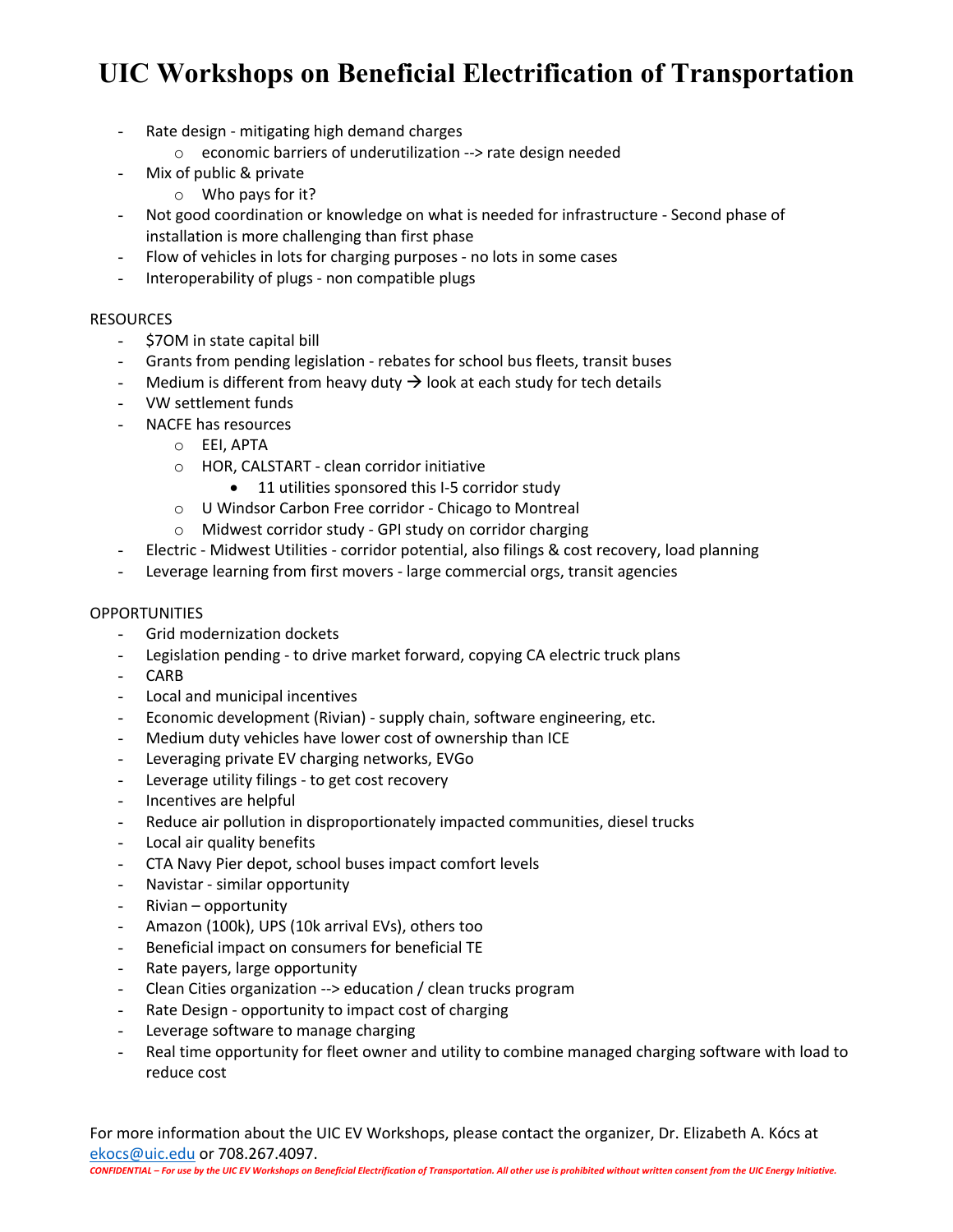- Goal to have a make ready program for large facilities
- Sustainable goals of companies and municipalities
- ESG
- Have defined cycles and charging needs, opportunities to plan for making them ready

### SYNERGIES AND PATHWAYS

- Roadmap exercise for state utility plan for TE infrastructure
- Clean Cities in IL role to bridge gap
- Big picture legislative process --> regulatory process
	- o Role for utilities
	- o Framework for ICC to consider utility filings
- Internal fleet commitments for med / heavy duty
	- o Exelon
- Health & Climate benefits

### **STAKEHOLDERS**

- Communities Don't forget rural, equity, Env Justice communities
- NGO's, nonprofits, OEMs, operators, networks, leasing companies, EV drivers, organization
- IL CUB
- Env Regulators
- Public health orgs
- Businesses, Chambers of Commerce

### FURTHER THOUGHTS

- Where is the natural place to start deployment and transformation? And how to accelerate? How to get there as quickly as possible?
- Where is the money coming from, in light of COVID? How can we identify the money?
- What's going to happen legislatively to drive what will be able to happen in IL?
- What do they expect the mix of public vs private depot infrastructure to be?
- How do we prioritize the use of the finite resources?
- Given COVID and 2nd wave, what does the mix of M/HD vehicles need to be? Based on new societal norms?

### **June 26 - General session**

### **CHALLENGES**

- Demarcation for community charging for L2 vs slow DC fast awareness
- Education & outreach
- Driver behind legislation to spearhead efforts in IL
- Equity / Justice / Rural
- Access to and utilization of data

### **RESOURCES**

- Utilities funding, program styles, education
- Federal road surface re-authorization with EV charging Larger infrastructure bill